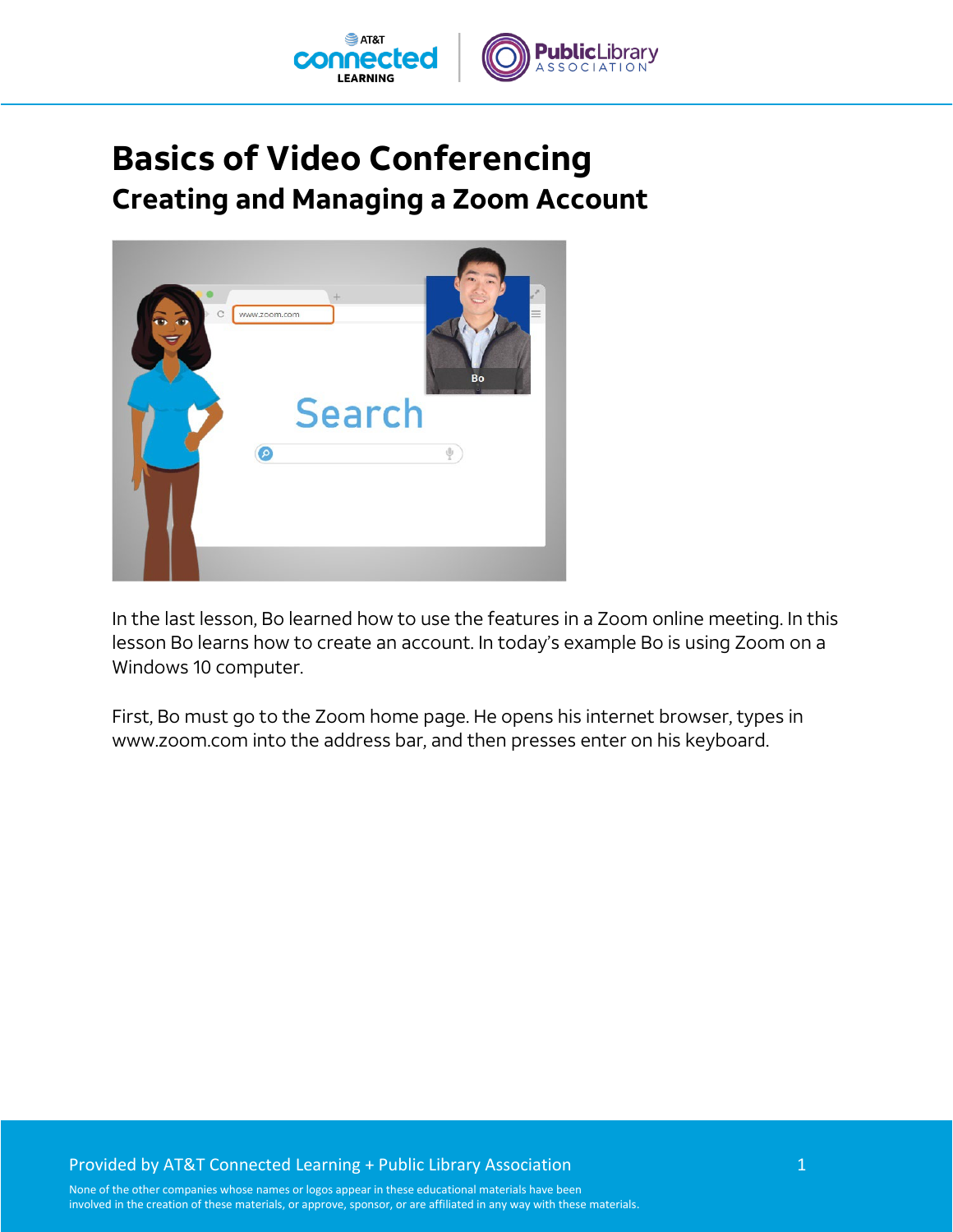





From the Zoom home page, Bo clicks on the orange button that says "Sign Up" in the upper right-hand corner of the page.

|       |              |                                                      |                 |                                          | <b>REQUEST A DEMO</b>   | 1.888.799.9666 | RESOURCES -        | SUPPORT   |
|-------|--------------|------------------------------------------------------|-----------------|------------------------------------------|-------------------------|----------------|--------------------|-----------|
| zoom  | SOLUTIONS -  | PLANS & PRICING                                      | CONTACT SALES   | JOIN A MEETING                           | <b>HOST A MEETING +</b> | <b>SIGN IN</b> | SIGN UP, IT'S FREE |           |
|       | Verification | For verification, please confirm your date of birth. |                 |                                          |                         |                |                    |           |
|       |              |                                                      | Month<br>$\sim$ | Year<br>Day<br>$\omega$<br>$\omega$      |                         |                |                    |           |
|       |              |                                                      |                 | Continue<br>This data will not be stored |                         |                |                    |           |
|       |              |                                                      |                 |                                          |                         |                |                    |           |
|       |              |                                                      |                 |                                          |                         |                |                    |           |
|       |              |                                                      |                 |                                          |                         |                |                    |           |
| About | Download     |                                                      | <b>Sales</b>    | Support                                  | Language                |                |                    | $\bullet$ |

Bo will follow prompts to verify he is 18 years or older.

Provided by AT&T Connected Learning + Public Library Association 2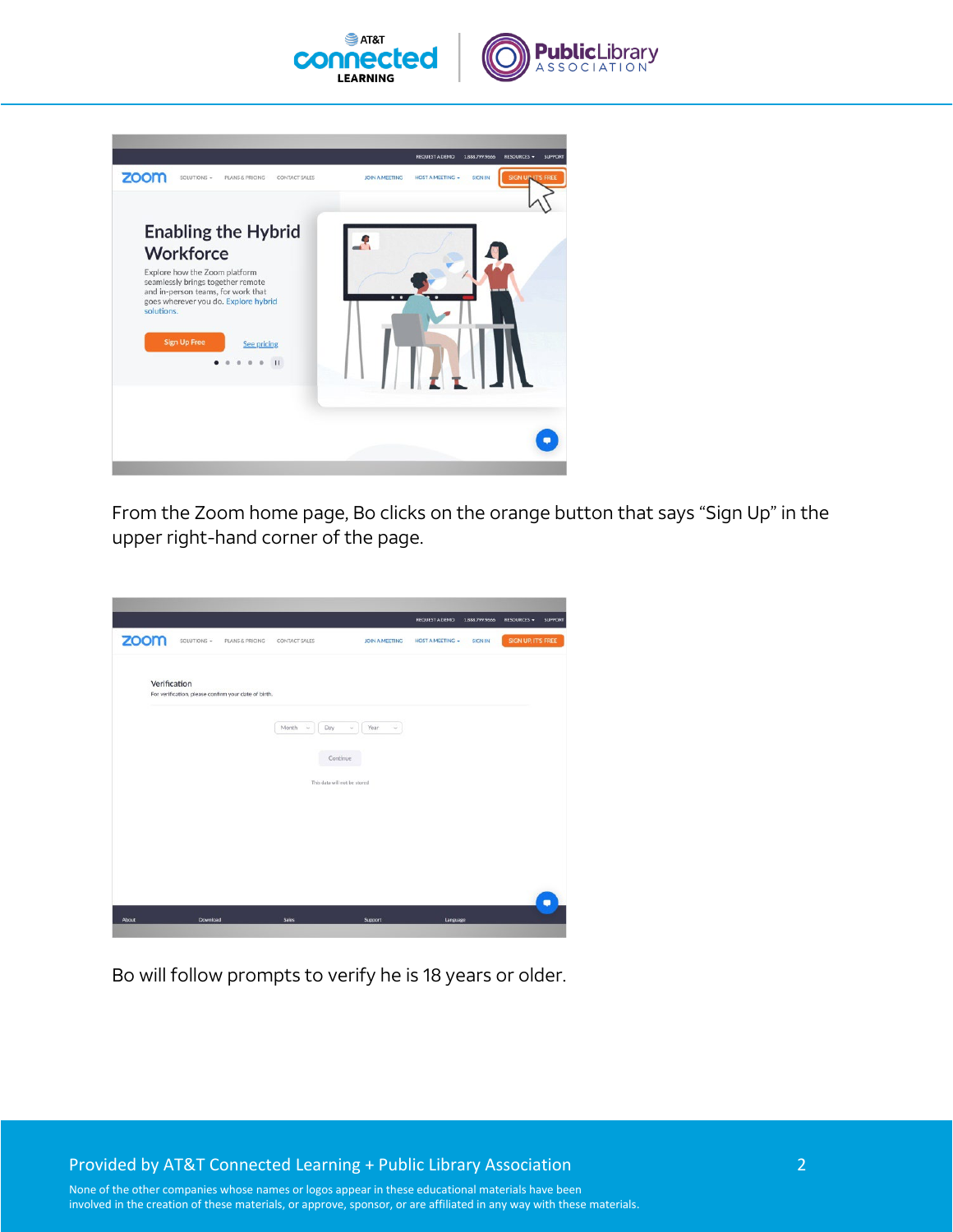

| zoom<br>SOLUTIONS *<br>PLANS & PRICING<br>CONTACT SALES                               | <b>REQUEST A DEMO</b><br>1.888.799.9666<br><b>RESOURCES -</b><br><b>SUPPORT</b><br><b>SIGN UP, IT'S FREE</b><br><b>JOIN A MEETING</b><br><b>HOST A MEETING +</b><br><b>SIGN IN</b> |
|---------------------------------------------------------------------------------------|------------------------------------------------------------------------------------------------------------------------------------------------------------------------------------|
| <b>SIGN UP FREE</b><br>Meetings and Chat for free<br>Already have an account? Sign In | Email address<br>bo.young1992@gmail.com<br>By signing up, I agree to the Zoom's Privacy Statement and Terms<br>of Service.<br><b>Sign Up</b>                                       |

He then enters his email address. In today's example Bo is using his Gmail account.

Then, he clicks on the "Sign Up" button.



To confirm Bo is the person who signed up for an account, an activation code is sent to the email used to create the account. Bo goes to his email and clicks on the confirmation link.

Provided by AT&T Connected Learning + Public Library Association 3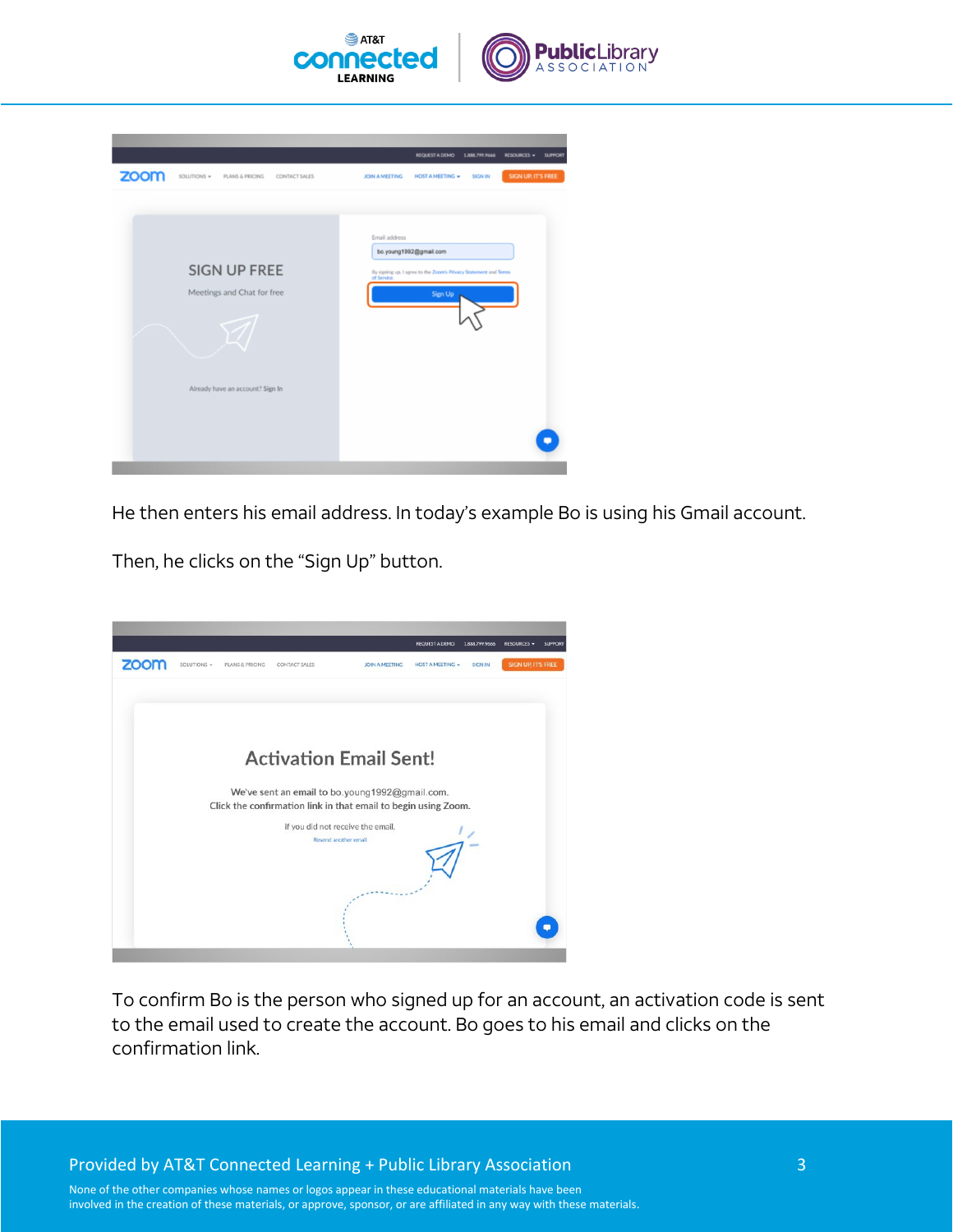

|                                                                                                | <b>REQUEST A DEMO</b>                                                                                                                                                           | 1.888.799.9666<br><b>RESOURCES -</b><br><b>SUPPORT</b> |
|------------------------------------------------------------------------------------------------|---------------------------------------------------------------------------------------------------------------------------------------------------------------------------------|--------------------------------------------------------|
| zoom<br>SOLUTIONS +<br>PLANS & PRICING<br><b>CONTACT SALES</b>                                 | <b>JOIN A MEETING</b><br><b>HOST A MEETING +</b>                                                                                                                                | <b>SIGN UP, IT'S FREE</b><br><b>SIGN IN</b>            |
|                                                                                                | First Name                                                                                                                                                                      |                                                        |
| <b>Welcome to Zoom</b>                                                                         | Bo                                                                                                                                                                              | 0                                                      |
| Hello! To get started with Zoom we need a few<br>details from you to create your free account. | Last Name                                                                                                                                                                       |                                                        |
|                                                                                                | Young                                                                                                                                                                           |                                                        |
| <b>CALL OF</b>                                                                                 | Password<br>                                                                                                                                                                    | $\circledcirc$                                         |
|                                                                                                | Confirm Password                                                                                                                                                                |                                                        |
|                                                                                                |                                                                                                                                                                                 | $\circledcirc$                                         |
| ______                                                                                         | For Educators: Select this option if you are<br>signing up on behalf of a school or other<br>organization that provides educational services<br>to children under the age of 18 |                                                        |
|                                                                                                | Continue                                                                                                                                                                        |                                                        |
|                                                                                                | By signing up, I agree to the Zoom's Privacy Statement and<br><b>Terms of Service.</b>                                                                                          |                                                        |

Bo is then asked to enter his name and create a password for his account.

It is important to remember your username and password. You need it to access your account later. It's a good idea to write them down and keep them in a safe place until you have memorized them and avoid sharing your password with others.

| <b>HOST A MEETING +</b><br><b>SIGN IN</b><br>JOIN A MEETING                                                                       | SIGN UP, IT'S FREE                                                                                                              |
|-----------------------------------------------------------------------------------------------------------------------------------|---------------------------------------------------------------------------------------------------------------------------------|
|                                                                                                                                   |                                                                                                                                 |
|                                                                                                                                   |                                                                                                                                 |
| Bo                                                                                                                                | 3                                                                                                                               |
| Last Name                                                                                                                         |                                                                                                                                 |
| Young                                                                                                                             |                                                                                                                                 |
| Password                                                                                                                          |                                                                                                                                 |
|                                                                                                                                   | 0                                                                                                                               |
| Confirm Password                                                                                                                  |                                                                                                                                 |
|                                                                                                                                   | $\odot$                                                                                                                         |
| For Educators: Select this option if you are<br>m<br>signing up on behalf of a school or other<br>to children under the age of 18 |                                                                                                                                 |
| Continue                                                                                                                          | <b>Rent and</b>                                                                                                                 |
|                                                                                                                                   | First Name<br>organization that provides educational services<br>By signing up, I agree to the Zoom's Pri-<br>Terms of Service. |

Bo clicks "Continue" to finish the registration process.

Provided by AT&T Connected Learning + Public Library Association 4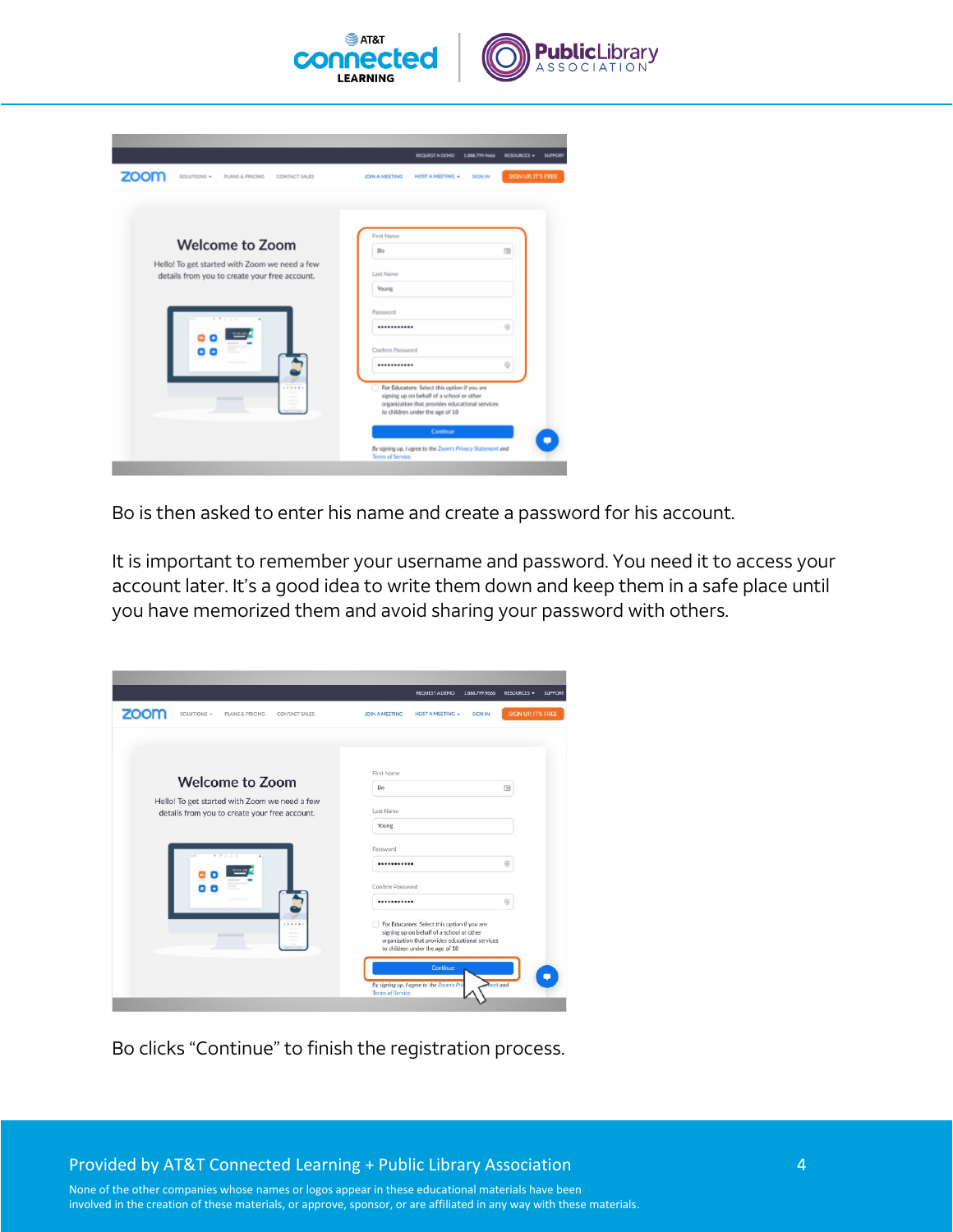

|                                                                               |                                  | <b>REQUEST A DEMO</b><br>1.888.799.9666                                                                                                                                                                                                                                                                                                                                                                                       | RESOURCES +<br><b>SUPPORT</b> |
|-------------------------------------------------------------------------------|----------------------------------|-------------------------------------------------------------------------------------------------------------------------------------------------------------------------------------------------------------------------------------------------------------------------------------------------------------------------------------------------------------------------------------------------------------------------------|-------------------------------|
| zoom<br>SOLUTIONS -                                                           | PLANS & PRICING<br>CONTACT SALES | <b>SCHEDULE A MEETING</b><br><b>JOIN A MEETING</b>                                                                                                                                                                                                                                                                                                                                                                            | <b>HOST A MEETING +</b>       |
|                                                                               |                                  | Join a Live Demo: Join Zoom expert Raul Montes for a grand tour of Zoom's video-first unified communications suite! We'll cover the basics of Zoom Meetings and dive<br>into all the must-know features such as calendar integrations, recording, screen sharing, annotation, and virtual backgrounds. Register today,                                                                                                        | $\times$                      |
| PERSONAL<br>Profile<br>Meetings                                               | g.                               | When you join meetings and webinars hosted on Zoom, your profile information, including your name and profile<br>picture, may be visible to other participants. Your name and email address will also be visible to the account owner<br>and host when you join meetings or webinars on their account while you're signed in. The account owner and<br>others in the meeting can share this information with apps and others. |                               |
| Webinars                                                                      |                                  | <b>Bo Young</b>                                                                                                                                                                                                                                                                                                                                                                                                               |                               |
| Recordings<br><b>Settings</b>                                                 |                                  | <b>Bo Young</b>                                                                                                                                                                                                                                                                                                                                                                                                               | Edit                          |
| <b>ADMIN</b>                                                                  |                                  |                                                                                                                                                                                                                                                                                                                                                                                                                               |                               |
| <b>User Management</b><br>$\sim$                                              | Personal                         |                                                                                                                                                                                                                                                                                                                                                                                                                               |                               |
| <b>Device Management</b><br>$\rightarrow$<br>Room Management<br>$\rightarrow$ | Phone                            | Not set                                                                                                                                                                                                                                                                                                                                                                                                                       | <b>Add Phone Number</b>       |
| <b>Account Management</b><br>$\frac{1}{2}$                                    | Language                         | English                                                                                                                                                                                                                                                                                                                                                                                                                       | Edit                          |
|                                                                               |                                  |                                                                                                                                                                                                                                                                                                                                                                                                                               |                               |

Bo has successfully created his account!

Bo can update his account information on the Profile page by clicking Edit.



He can set a profile picture which displays in Zoom when his camera is turned off.

Provided by AT&T Connected Learning + Public Library Association 5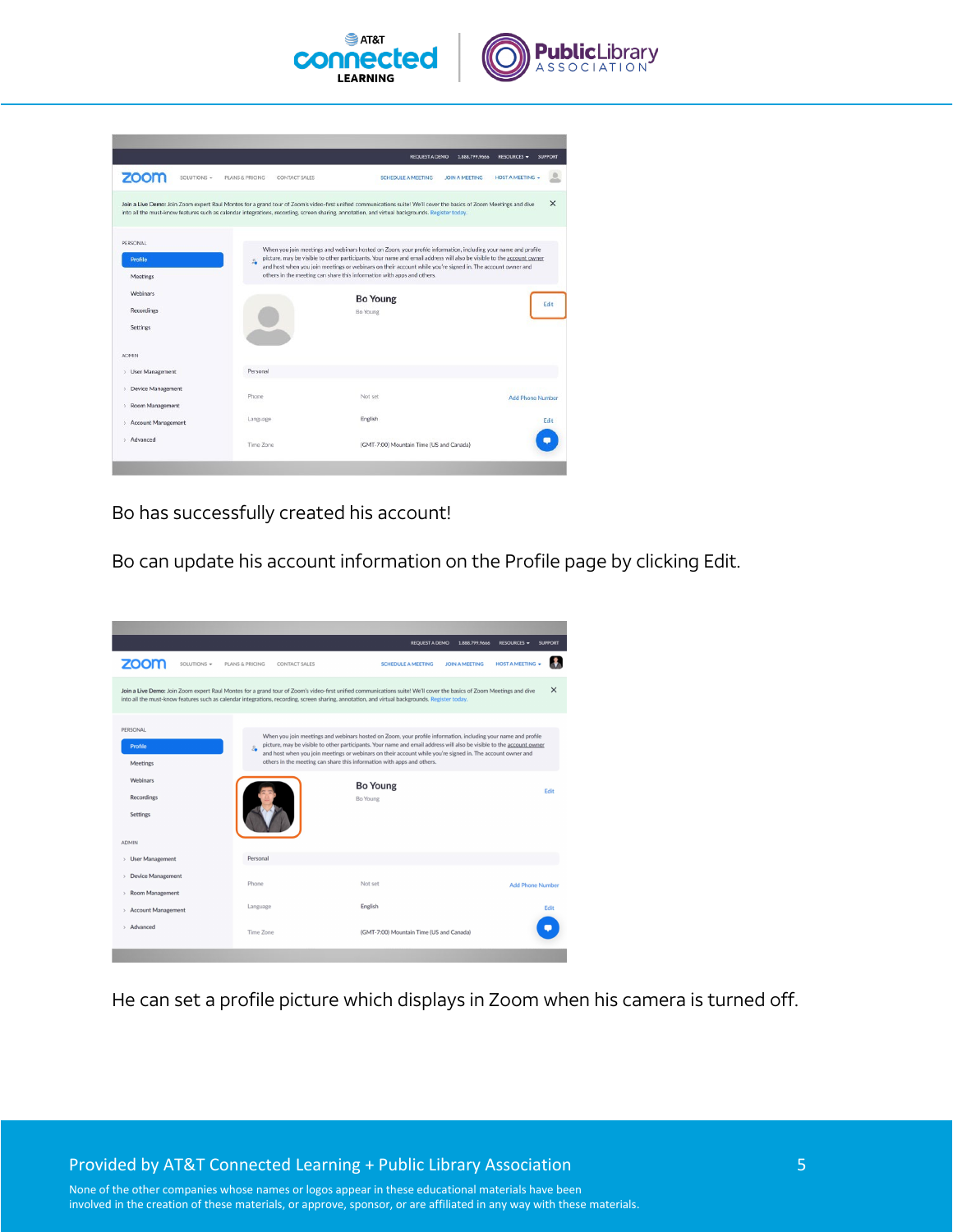

|                     |                                         | <b>REQUEST A DEMO</b><br>1.888.799.9666                                       | RESOURCES -<br><b>SUPPORT</b> |
|---------------------|-----------------------------------------|-------------------------------------------------------------------------------|-------------------------------|
| zoom<br>SOLUTIONS - | PLANS & PRICING<br><b>CONTACT SALES</b> | <b>SCHEDULE A MEETING</b><br><b>JOIN A MEETING</b>                            | <b>HOST A MEETING .</b>       |
|                     |                                         |                                                                               |                               |
|                     | Personal                                |                                                                               |                               |
|                     | Phone                                   | Not set                                                                       | <b>Add Phone Number</b>       |
|                     | Language                                | English                                                                       | Edit                          |
|                     | Time Zone                               | (GMT-7:00) Mountain Time (US and Canada)                                      | Edit                          |
|                     | Date Format                             | Example: 12/29/2021<br>mm/dd/yyyy                                             | Edit                          |
|                     | <b>Time Format</b>                      | Use 12-hour time (Example: 02:00 PM)                                          | Edit                          |
|                     |                                         |                                                                               |                               |
|                     | Meeting                                 |                                                                               |                               |
|                     | Personal Meeting ID                     | *** *** * 780 **                                                              | Edit                          |
|                     |                                         | https://us05web.zoom.us/j/*******780?<br>pwd=T1RjZWRGK1RrM2tVWmF1ajhYZXluQT09 |                               |
|                     |                                         | x Use this ID for instant meetings                                            |                               |
|                     | Host Key                                | ********<br>bot.                                                              | Edit                          |
|                     |                                         |                                                                               |                               |

If he scrolls down the page, he can also select his time zone,

|                     |                                         | <b>REQUEST A DEMO</b><br>1.888.799.9666                                                           | <b>RESOURCES -</b><br><b>SUPPORT</b> |
|---------------------|-----------------------------------------|---------------------------------------------------------------------------------------------------|--------------------------------------|
| zoom<br>SOLUTIONS - | PLANS & PRICING<br><b>CONTACT SALES</b> | <b>SCHEDULE A MEETING</b><br><b>JOIN A MEETING</b>                                                | <b>HOST A MEETING</b>                |
|                     | Personal                                |                                                                                                   |                                      |
|                     | Phone                                   | Not set                                                                                           | <b>Add Phone Number</b>              |
|                     | Language                                | English                                                                                           | Edit                                 |
|                     | Time Zone                               | (GMT-7:00) Mountain Time (US and Canada)                                                          | Edit                                 |
|                     | Date Format                             | mm/dd/yyyy<br>Example: 12/29/2021                                                                 | Edit                                 |
|                     | Time Format                             | Use 12-hour time (Example: 02:00 PM)                                                              | Edit                                 |
|                     | Meeting                                 |                                                                                                   |                                      |
|                     | Personal Meeting ID                     | *** *** * 780 **<br>https://us05web.zoom.us/j/*******780?<br>pwd=T1RjZWRGK1RrM2tVWmF1ajhYZXluQT09 | Edit                                 |
|                     |                                         | x Use this ID for instant meetings                                                                | $\bullet$                            |
|                     | Host Key                                | <br>had.                                                                                          | Edit                                 |

his preferred language, update his password and more.

Provided by AT&T Connected Learning + Public Library Association 6